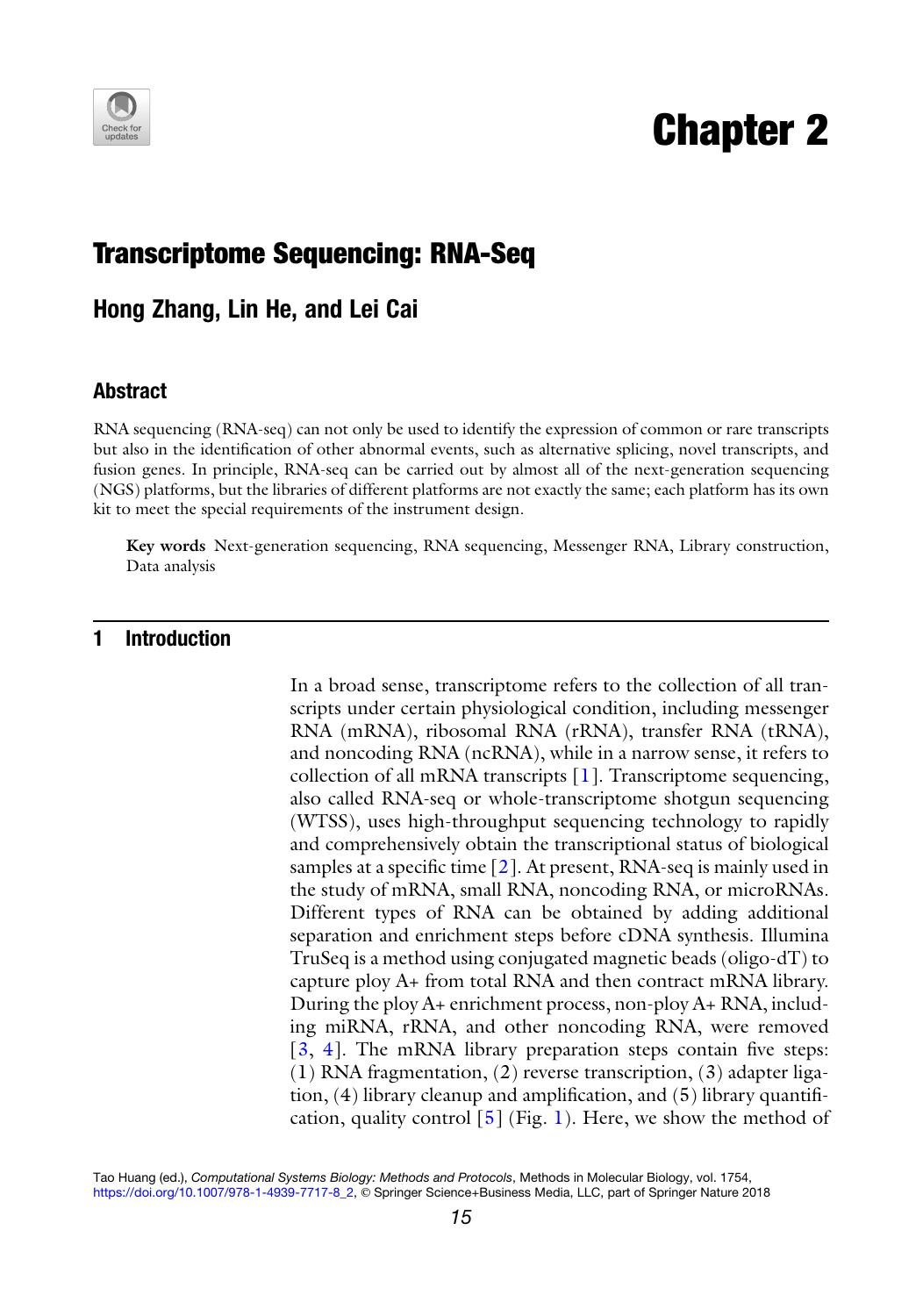<span id="page-1-0"></span>

Fig. 1 mRNA library construction workflow for Illumina (from David Corney 2013)

the RNA-seq from total RNA extraction, library construction, and data analysis.

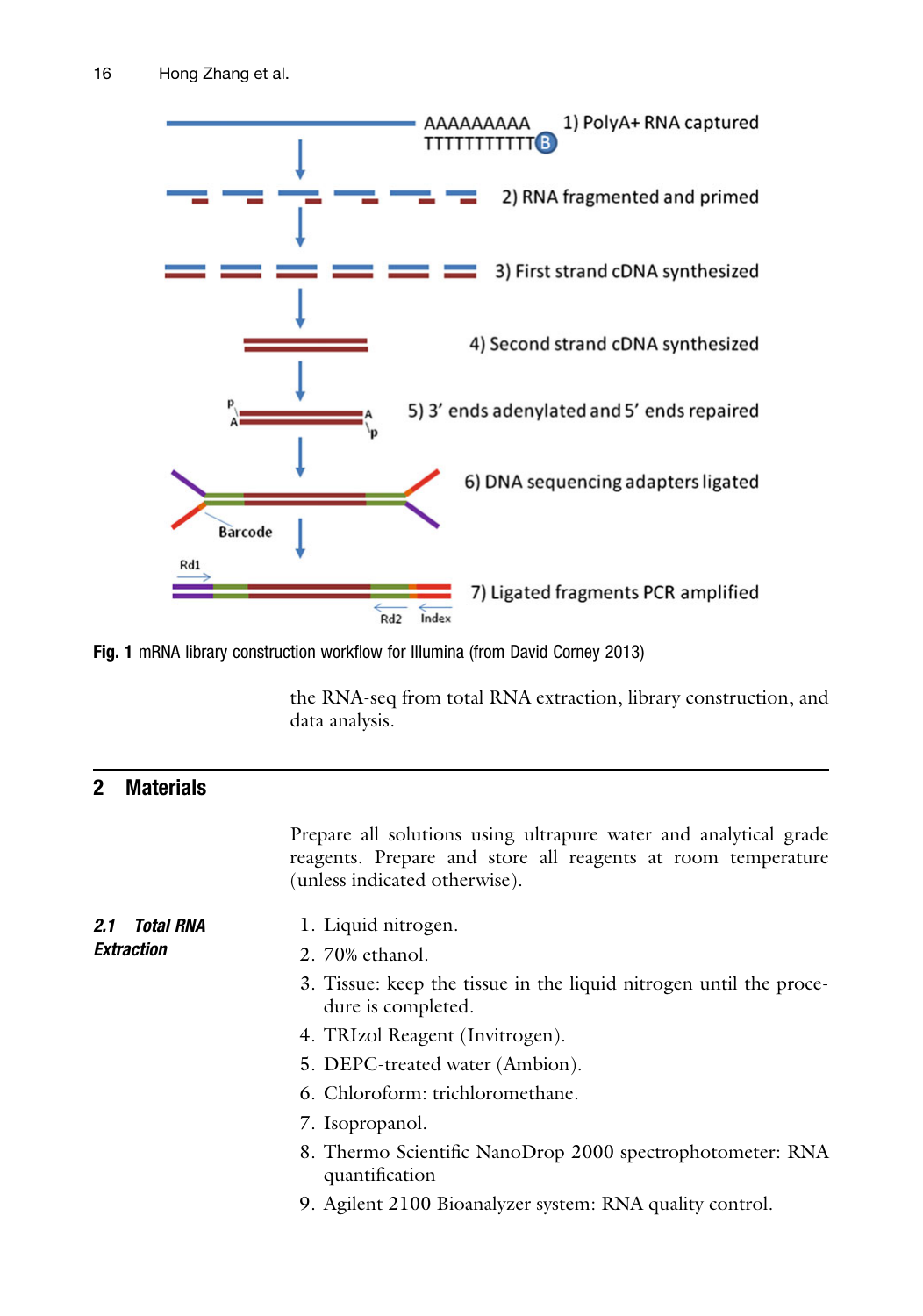#### 2.2 mRNA Library **Construction**

- 1. RNA Purification Beads: purifying the poly-A containing mRNA molecules using oligo-dT attached magnetic bead, stored at  $4^{\circ}$ C (Illumina, San Diego, CA).
- 2. Bead Washing Buffer (BWB), Elution Buffer (ELB), Bead-Binding Buffer (BBB): 1 tube per 48 reactions, stored at  $-20$  °C (Illumina, San Diego, CA).
- 3. Elute, Prime, Fragment Mix (EPF): 1 tube per 48 reactions, stored at  $-20$  °C (Illumina, San Diego, CA).
- 4. First-Strand Master Mix (FSM): 1 tube, stored at  $-20$  °C (Illumina, San Diego, CA).
- 5. SuperScript II Reverse Transcriptase: 1 tube, stored at  $-20$  °C.
- 6. Second-Strand Master Mix (SSM): 1 tube per 48 reactions, stored at  $-25$  °C to  $-15$  °C (Illumina, San Diego, CA).
- 7. AMPure XP beads: stored at  $4^{\circ}$ C.
- 8. 80% ethanol.
- 9. Resuspension Buffer (RSB): 1 tube, stored at  $-20$  °C.
- 10. End-Repair Mix: add 5'-phosphate groups needed for downstream ligation, 1 tube per 48 reactions, stored at  $-20$  °C (Illumina, San Diego, CA).
- 11. A-Tailing Mix: make fragments compatible with adapters and prevent self-ligation by adding a 3'-A overhang, 1 tube per 48 reactions, stored at  $-20$  °C (Illumina, San Diego, CA).
- 12. Ligation Mix: join 3'-T overhang adapters to 3'-A overhang inserts, 1 tube per 48 reactions, stored at  $-20$  °C (Illumina, San Diego, CA).
- 13. Stop Ligation Buffer: inactivate the ligation. 1 tube per 48 reactions, stored at  $-20$  °C (Illumina, San Diego, CA).
- 14. Resuspension Buffer (RSB): 1 tube, stored at  $-20$  °C (Illumina, San Diego, CA).
- 15. PCR Master Mix (PMM): 1 tube per 48 reactions, stored at  $-20$  °C (Illumina, San Diego, CA).
- 16. PCR Primer Cocktail (PPC): 1 tube per 48 reactions, stored at  $-20$  °C (Illumina, San Diego, CA).
- 17. Sequencing chip: flow cell.
- 18. Illumina HiSeq system.

#### **2.3 Data Analysis** 1. Raw data processing: Trimmomatic.

- 2. Mapping: TopHat (Bowtie).
- 3. Quality control: RSeQC.
- 4. Differentially expressed gene analysis: htseq-count, DEseq, DAVID, KEGG.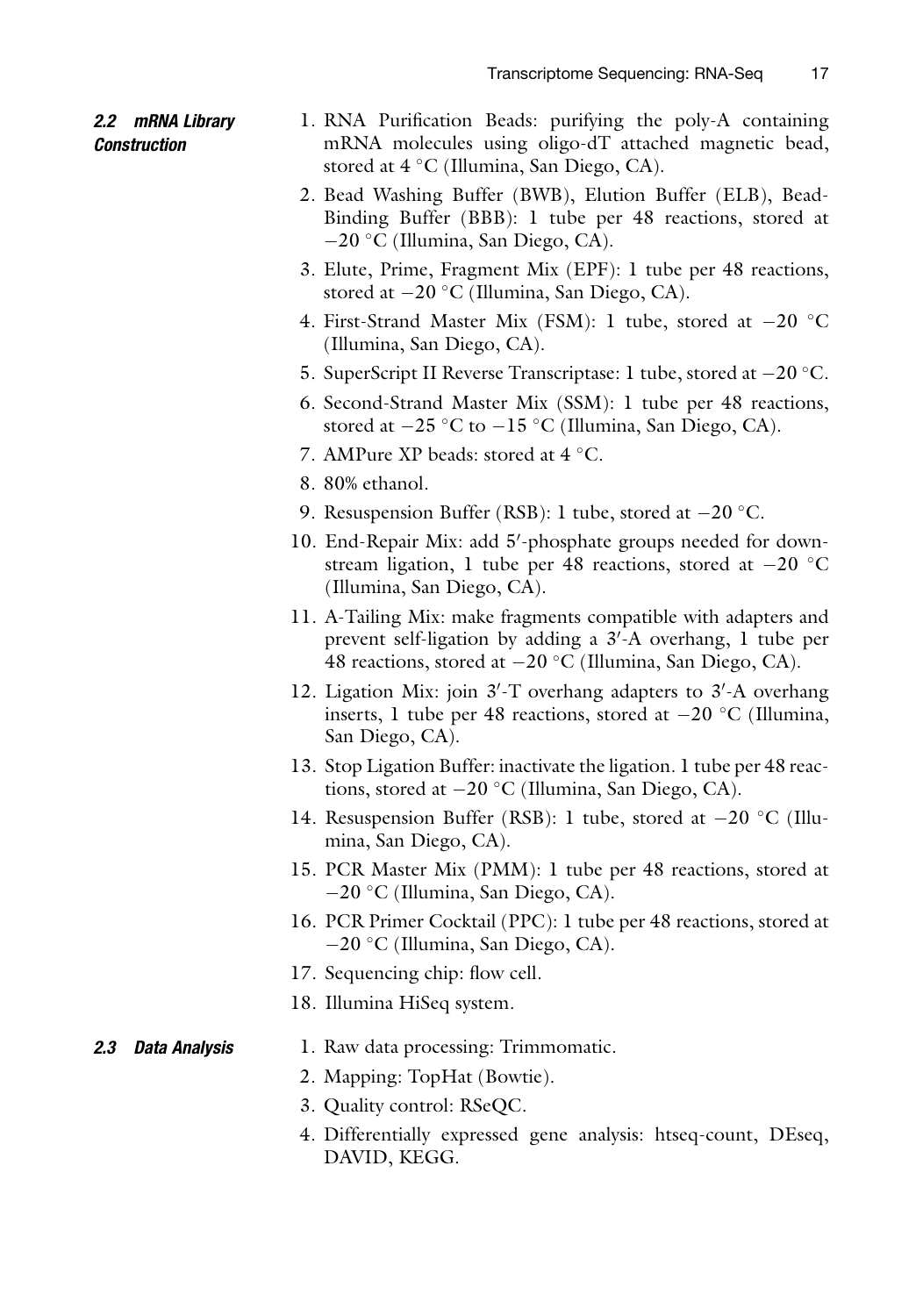- 5. Differential alternative splicing analysis: MISO (a mixture of isoforms).
- 6. Fusion gene analysis: TopHat-Fusion.

### 3 Methods

| 3.1 Total RNA<br><b>Extraction</b> | 1. Remove the tissue sample from $-80$ °C refrigerator, and<br>immediately put it in the thermos cup with liquid nitrogen<br>(see Note $1$ ).                                                                                                                                        |
|------------------------------------|--------------------------------------------------------------------------------------------------------------------------------------------------------------------------------------------------------------------------------------------------------------------------------------|
|                                    | 2. Remove the sample from the liquid nitrogen and put into a<br>1.5 mL EP tube; add 300 µL TRIzol reagent, fully grinding<br>with an electric tissue grinder; then add 700 L TRIzol; and<br>place the tube on the ice for 30 min to ensure that sufficient<br>crushing of the cells. |
|                                    | 3. Add $200 \mu L$ chloroform, vortex, and then centrifuge at<br>$13,000 \times g$ for 10 min.                                                                                                                                                                                       |
|                                    | 4. Remove supernatant to a new EP tube (see Note 2).                                                                                                                                                                                                                                 |
|                                    | 5. Add 500 µL isopropanol, vortex, place at $-20$ °C for 20 min,<br>and then centrifuge at $13,000 \times g$ for 10 min.                                                                                                                                                             |
|                                    | 6. Discard supernatant; add 1 mL 70% ethanol solution, mild<br>concussion for 10s; and then centrifuge at 8000 $\times$ g for 2 min.                                                                                                                                                 |
|                                    | 7. Discard supernatant, and repeat step 6 one time.                                                                                                                                                                                                                                  |
|                                    | 8. Discard supernatant, centrifuge at 8000 $\times$ g for 15 s, remove<br>excess liquid, and place the EP tube on ice for 2 min to make<br>ethanol fully volatile.                                                                                                                   |
|                                    | 9. According to the precipitation size, add $30-200$ µL ultrapure<br>water.                                                                                                                                                                                                          |
|                                    | 10. Determine the concentration of RNA solution by using Nano-<br>Drop 2000 spectrophotometer.                                                                                                                                                                                       |
|                                    | 11. Use the Agilent 2100 Bioanalyzer system to detect the RNA<br>integrity (see Note 3).                                                                                                                                                                                             |
|                                    | 12. RNA solution should be stored in the $-80$ °C refrigerator.                                                                                                                                                                                                                      |
| 3.2 Library<br><b>Construction</b> | 1. Add 2 µg total RNA samples (less than 50 µL) to a 200 µL EP<br>tube, dilute to $50 \mu L$ , then add $50 \mu L$ RNA Purification Beads<br>(see Note 4), and gently pipette the entire volume up and down<br>eight times to mix thoroughly.                                        |
|                                    | 2. Place the EP tube on PCR thermal cycler (65 $\degree$ C for 5 min,<br>$4^{\circ}$ C hold) to denature the RNA.                                                                                                                                                                    |
|                                    | $2.50 \pm 0.1$ and $1.50 \pm 0.1$ and $1.50 \pm 0.1$ and $1.50 \pm 0.1$ and $1.50 \pm 0.1$ and $1.50 \pm 0.1$                                                                                                                                                                        |

3. Place the EP tube at room temperature for 5 min to facilitate binding of the polyA RNA to the beads.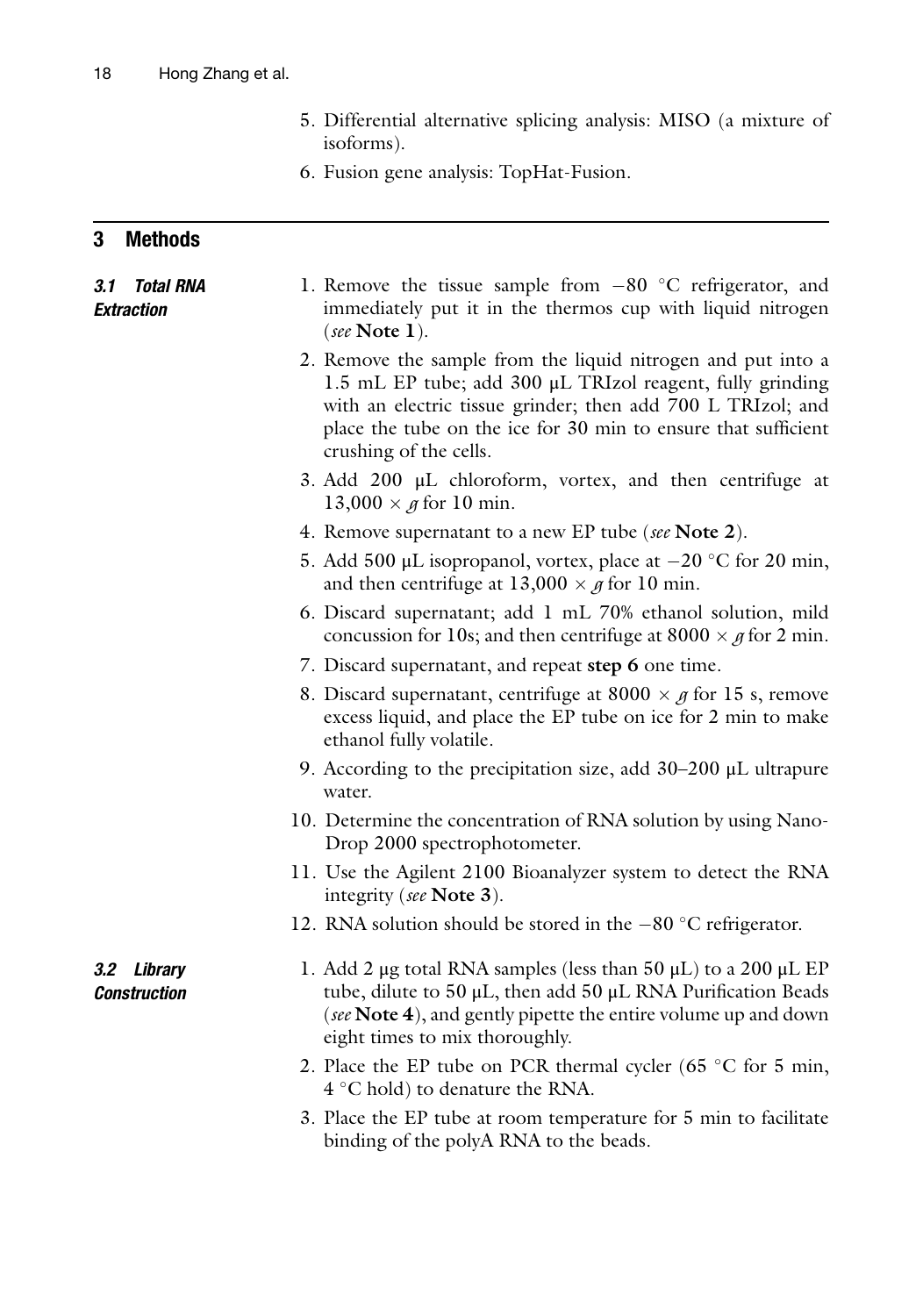- 4. Place the EP tube on the magnetic stand for 5 min to separate the polyA RNA beads from the solution.
- 5. Discard the liquid, wash the beads by adding 200 μL Bead Washing Buffer, gently pipette the entire volume up and down eight times to mix thoroughly, and place the EP tube on the magnetic stand for 5 min.
- 6. Discard the liquid, add 50 μL of Elution Buffer, gently pipette, and place the EP tube on PCR thermal cycler (80 $\degree$ C for 2 min,  $25^{\circ}$ C hold).
- 7. Add 50 μL Bead-Binding Buffer, gently pipette, place the EP tube at room temperature for 5 min, then place the EP tube on the magnetic stand for 5 min, and discard the liquid (see Note 5).
- 8. Add 200 μL Bead Washing Buffer, gently pipette for eight times, and place the tube on the magnetic stand for 5 min.
- 9. Discard the liquid; add 19.5 μL Elute, Prime, Fragment Mix; gently pipette for eight times; and place the EP tube on PCR thermal cycler (94 °C for 8 min, 4 °C hold) (see Note 6).
- 10. Place the tube on the magnetic stand for 5 min, and remove 17 μL solution into a new EP tube.
- 11. Add 1 μL SuperScript II to 79.6 μL First-Strand Master Mix, and mix thoroughly (see **Note** 7).
- 12. Add 8  $\mu$ L solution configured in step 11 to the EP tube in step 10, and mix thoroughly.
- 13. Place the EP tube on PCR thermal cycler (25  $\degree$ C for 10 min, 42 °C for 50 min, 70 °C for 15 min, 4 °C hold).
- 14. Add 25 μL Second-Strand Master Mix to the EP tube in step 13, mix thoroughly, and place the EP tube on PCR thermal cycler (16 °C for 1 h, 4 °C hold).
- 15. Add 90 μL AMPure XP purification beads, gently pipette for eight times, place the EP tube at room temperature for 15 min, and place the tube on the magnetic stand for 5 min.
- 16. Discard the liquid, add 200 μL 80% ethanol solution with the EP tube on the magnetic stand, and incubate the EP tube at room temperature for 30s.
- 17. Repeat step 16 one time.
- 18. Discard the liquid, let the EP tube at room temperature for about 15 min till the full evaporation of the ethanol, and then remove the EP tube from the magnetic stand.
- 19. Add 62.5 μL Resuspension Buffer, place the EP tube at room temperature for 2 min, and then place it on the magnetic stand.
- 20. Remove 60 μL supernatant to a new EP tube.
- 21. Add 40 μL End-Repair Mix, mix thoroughly, and incubate the EP tube at  $30^{\circ}$ C for  $30^{\circ}$  min.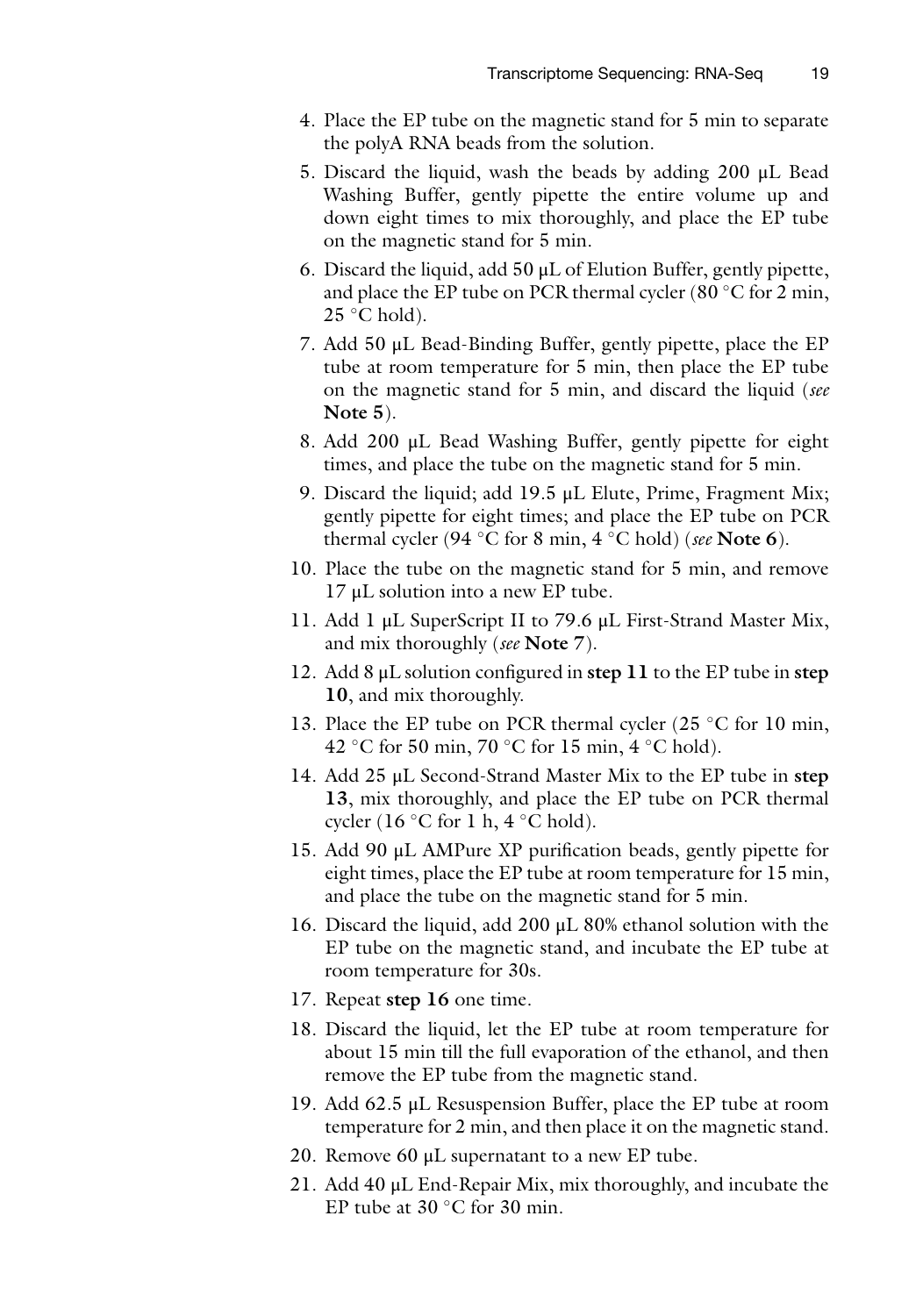- 22. Add 160 L AMPure XP purification beads, gently pipette for eight times, place the EP tube at room temperature for 15 min, and then place the tube on the magnetic stand for 5 min.
- 23. Discard the liquid, add 200 μL 80% ethanol solution with the EP tube on the magnetic stand, and incubate the EP tube at room temperature for 30s.
- 24. Repeat step 23 one time.
- 25. Discard the liquid, let the EP tube at room temperature for about 15 min till the full evaporation of the ethanol, and then remove the EP tube from the magnetic stand.
- 26. Add 20 μL Resuspension Buffer, place the EP tube at room temperature for 2 min, and then place it on the magnetic stand.
- 27. Transfer 17.5 μL of the supernatant to a new EP tube, add 12.5 μL A-Tailing Mix, gently pipette for eight times, and incubate the EP tube at  $37^{\circ}$ C for 30 min.
- 28. Add 2.5 μL Ligation Mix, 2.5 μL Resuspension Buffer, and 2.5 L RNA Adapter Index, gently pipette for eight times, and incubate the EP tube at  $30^{\circ}$ C for 10 min.
- 29. Add 5 μL Stop Ligation Buffer, and gently pipette for eight times.
- 30. Add 42.5 μL AMPure XP purification beads, gently pipette for eight times, place the EP tube at room temperature for 15 min, and then place it on the magnetic stand.
- 31. Discard the liquid, add 200 μL 80% ethanol solution with the EP tube on the magnetic stand, and incubate the EP tube at room temperature for 30s.
- 32. Repeat step 31 one time.
- 33. Discard the liquid, let the EP tube at room temperature for about 15 min till the full evaporation of the ethanol, and then remove the EP tube from the magnetic stand.
- 34. Add 22.5 L Resuspension Buffer, placed the EP tube at room temperature for 2 min, and then place it on the magnetic stand.
- 35. Transfer 20 μL of the supernatant to a new EP tube.
- 36. Add 25 μL PCR Master Mix and 5 μL PCR Primer Cocktail.
- 37. Place the EP tube on PCR thermal cycler (98  $\degree$ C for 30s n; 15 cycles of 98 °C for 10 s, 60 °C for 30 s, 72 °C for 30 s; 72 °C for 5 min;  $10^{\circ}$ C hold).
- 38. Remove the EP tube from the PCR thermal cycler, adding 50 μL AMPure XP purification beads, gently pipette for eight times, place the EP tube at room temperature for 15 min, and then place it on the magnetic stand.
- 39. Discard the liquid, add 200 μL 80% ethanol solution with the EP tube on the magnetic stand, and incubate the EP tube at room temperature for 30s.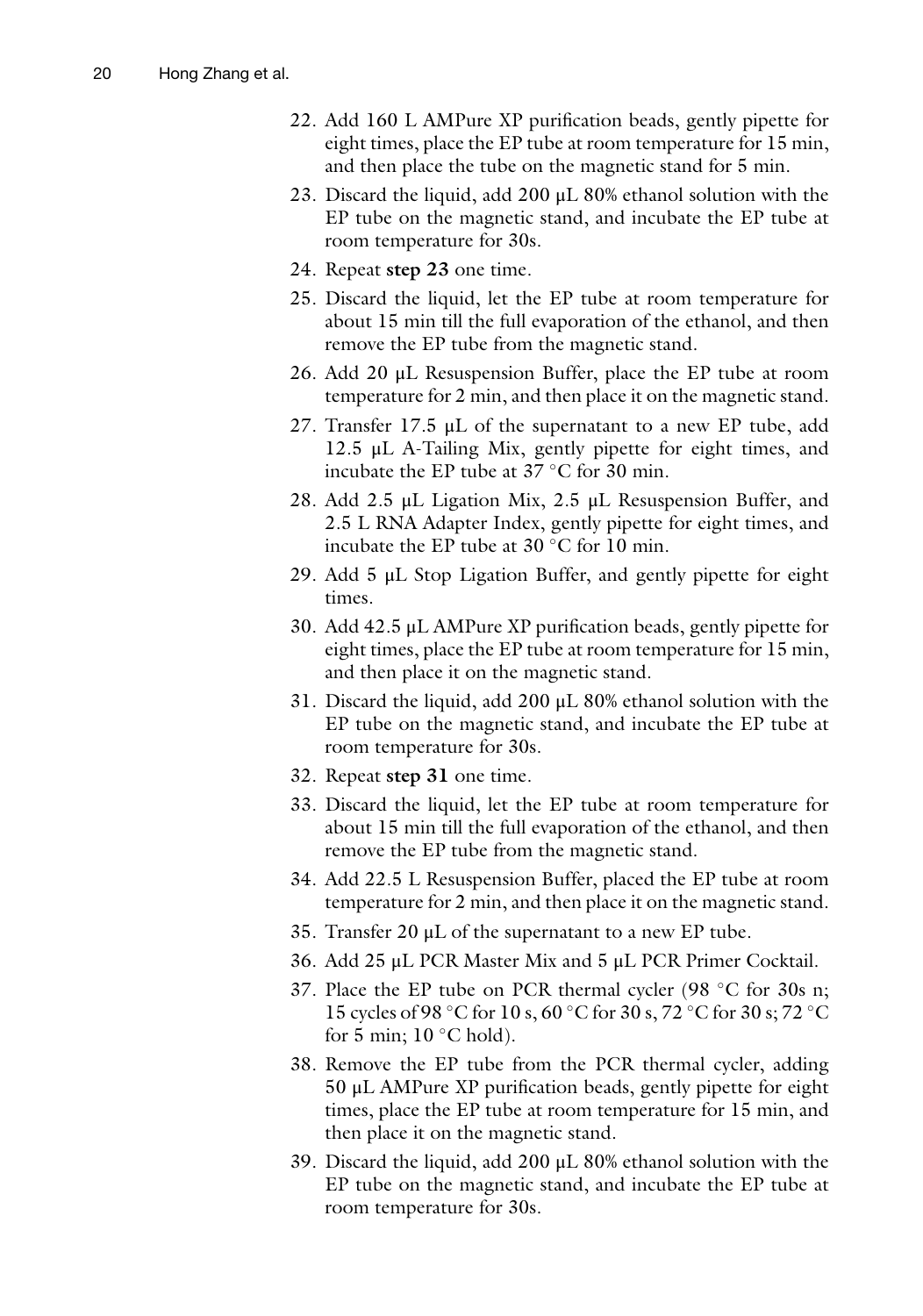- 40. Repeat step 39 one time.
- 41. Discard the liquid, let the EP tube at room temperature for about 15 min till the full evaporation of the ethanol, and then remove the EP tube from the magnetic stand.
- 42. Add 27.5 L Resuspension Buffer, place the EP tube at room temperature for 2 min, and then place it on the magnetic stand.
- 43. Transfer 25 μL of the supernatant to a new EP tube.
- 44. Dilute 2 μL library to 20 μL, and then use the 2% E-gel gel to detect the quality of the library; the final library size should be a band 200–400 bp.
- 45. Take appropriate library samples according to the requirements of the Illumina sequencing platform.
- 3.3 Data Analysis 1. According to a base-calling pipeline, the images generated by the sequencing system (Illumina) are translated into nucleotide sequences. The raw reads are saved in fastq format, and Trimmomatic  $\lfloor 6 \rfloor$  can be used to filter the raw data prior to analyzing the data. There are three criteria: (1) discard reads shorter than 36 bases; (2) remove reads containing sequencing adaptors; and (3) remove bases with a quality score less than 15. The commands are as follows.

For paired-end reads, the command is:

java -classpath trimmomatic.jar org.usadellab.trimmomatic.TrimmomaticPE (see Note 8)-t threads \$p -phred33 \$input1 \$input2 \$output1\_paired.fq.gz \$output1\_unpaired.fq.gz \$output2\_paired.fq.gz \$output2\_unpaired.fq.gz IL-LUMINACLIP:\$WORKPATH/adapter.fa:2:40:15 SLIDINGWINDOW:4:15 MINLEN:36

#### For single-end reads, the command is:

java -classpath trimmomatic.jar org.usadellab.trimmomatic.TrimmomaticSE (see Note 8) -t threads \$p -phred33 \$input1 \$output1\_paired.fq.gz \$output1\_unpaired.fq.gz ILLUMINACLIP:\$WORKPATH/adapter.fa:2:40:15 SLIDINGWINDOW:4:15 MINLEN:36

> 2. Then, the clean sequencing reads should be aligned with UCSC hg19 reference genome using TopHat [\[7](#page-12-4)], which incorporates the Bowtie to perform the alignment. The command is:

tophat -p \$p -G genes.gtf -o \$tophat\_out \$Reference/Sequence/BowtieIndex/genome \$output1\_paired.fq.gz \$output2\_paired.fq.gz

3. RSeQC is a RNA-seq quality control package; it provides a number of useful modules that can comprehensively evaluate

3.3.1 Raw Reads

Processing and Mapping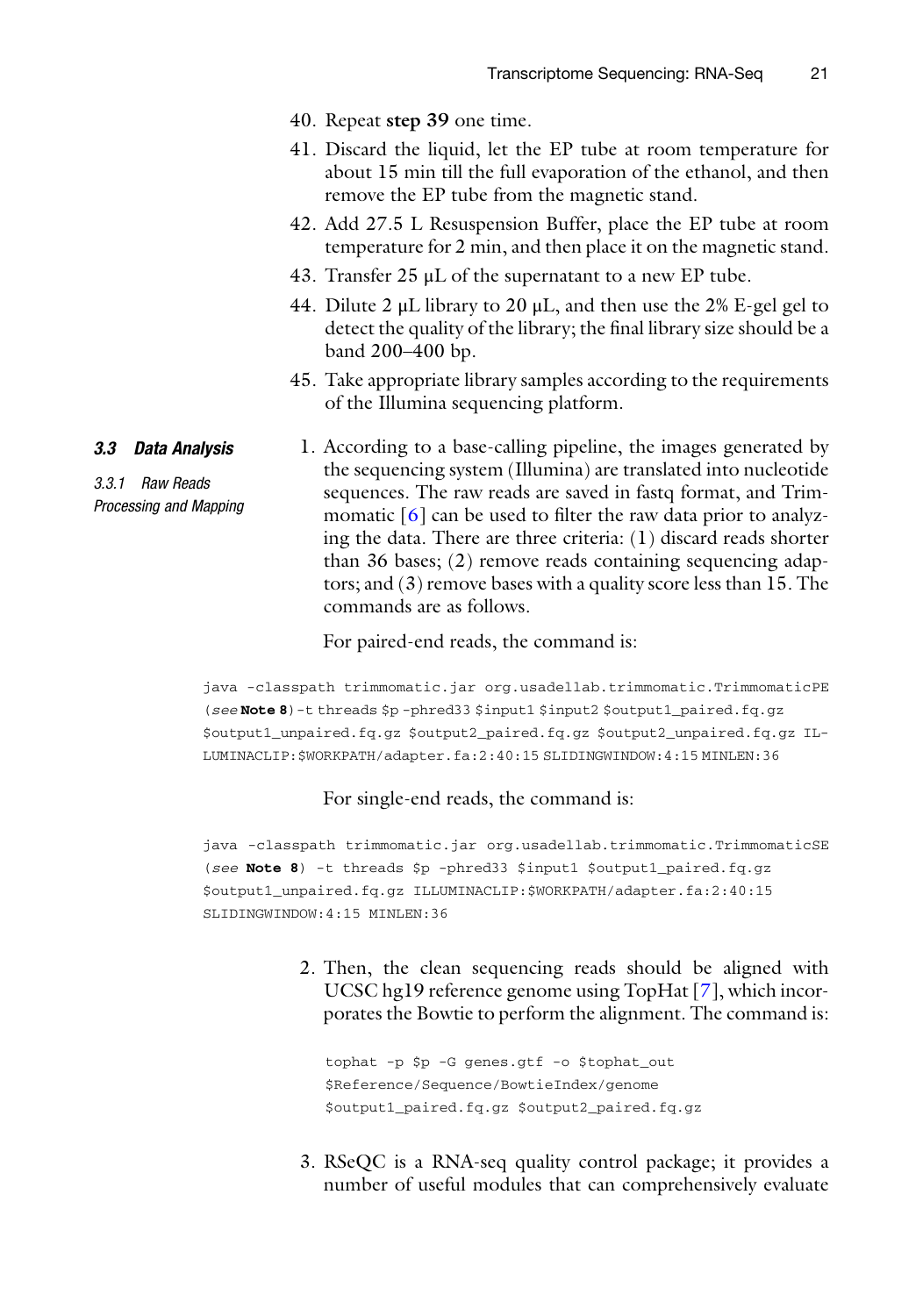<span id="page-7-0"></span>

Fig. 2 Coverage uniformity over gene body without bias. Abscissa means the relative position of gene

RNA-seq data. geneBody\_coverage.py can be used to calculate the RNA-seq reads coverage over gene body. The command is:

geneBody\_coverage.py -r \$Reference\_BED -i \$input -o \$output

This module scales all transcripts to 100 nucleotides and calculates the number of reads covering each nucleotide position. Finally, it generates a plot illustrating the coverage profile along the gene body [\[8](#page-12-5)]. An example for the output is shown in Fig. [2](#page-7-0), the reads coverage is uniform, and there is no  $5'/3'$  bias.

The commands for other packages of RSeQC are:

```
clipping_profile.py -i $input -o $output
infer_experiment.py -r $Reference_BED -i $input -o $output
inner_distance.py -r $Reference_BED -i $input -o $output
junction_annotation.py -r $Reference_BED -i $input -o $output
junction_saturation.py -r $Reference_BED -i $input -o $output
read_distribution.py -r $Reference_BED -i $input >$output_read_distribution.txt
read_duplication.py -i $input -o $output
read_GC.py -i $input -o $output
read_NVC.py -i $input -o $output
read_quality.py -i $input -o $output
RPKM_count.py -d '1++,1--,2+-,2-+' -i $input -o $output
RPKM_saturation.py -d '1++,1--,2+-,2-+' -r $Reference_BED -i $input -o $output
```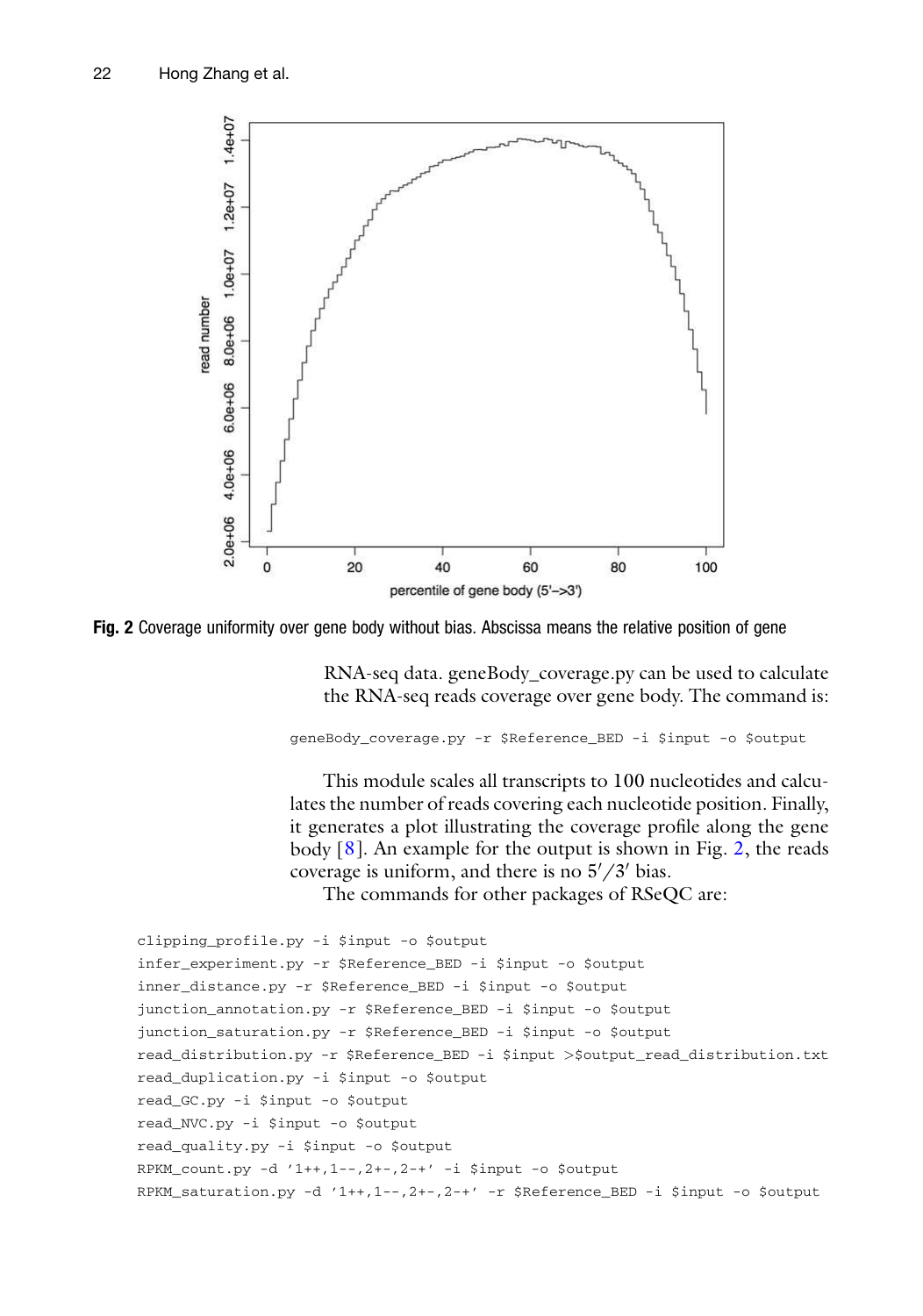```
split_bam.py -r $Reference_BED -i $input -o $output
```
- 3.3.2 Differentially Expressed Genes Detection 1. The pipeline for the analysis of differentially expressed genes (DEGs) is shown in Fig. [3](#page-8-0).
	- 2. Use TopHat to align the reads on the genome, and then count reads in features with htseq-count; the commands are:

```
samtools view -h -o $tophat_out/accepted_hits.sam
$tophat_thout/accepted_hits.bam
htseq-count -s no $tophat_thout/accepted_hits.sam $genes.gtf > $htseq-count.out
```
3. Use DEseq or edgeR to detect the DEGs. An example for R commands of DEseq is:

```
#!/user/bin/R/bin/Rscript
datafile = system.file("htseq-coun.txt",package="pasilla")
pasillaCountTable = read.table("htseq-coun.txt",header=TRUE, row.names=1)
pasillaDesign = data.frame(
row.names = colnames(pasillaCountTable),
condition = c("condition1"," condition2"),
libtype = c("paired-end","paired-end"))
condition = factor ( c( "control","case"))
library( "DESeq" )
cds = newCountDataSet( pasillaCountTable,condition )
```


Fig. 3 The pipeline for the analysis of differentially expressed genes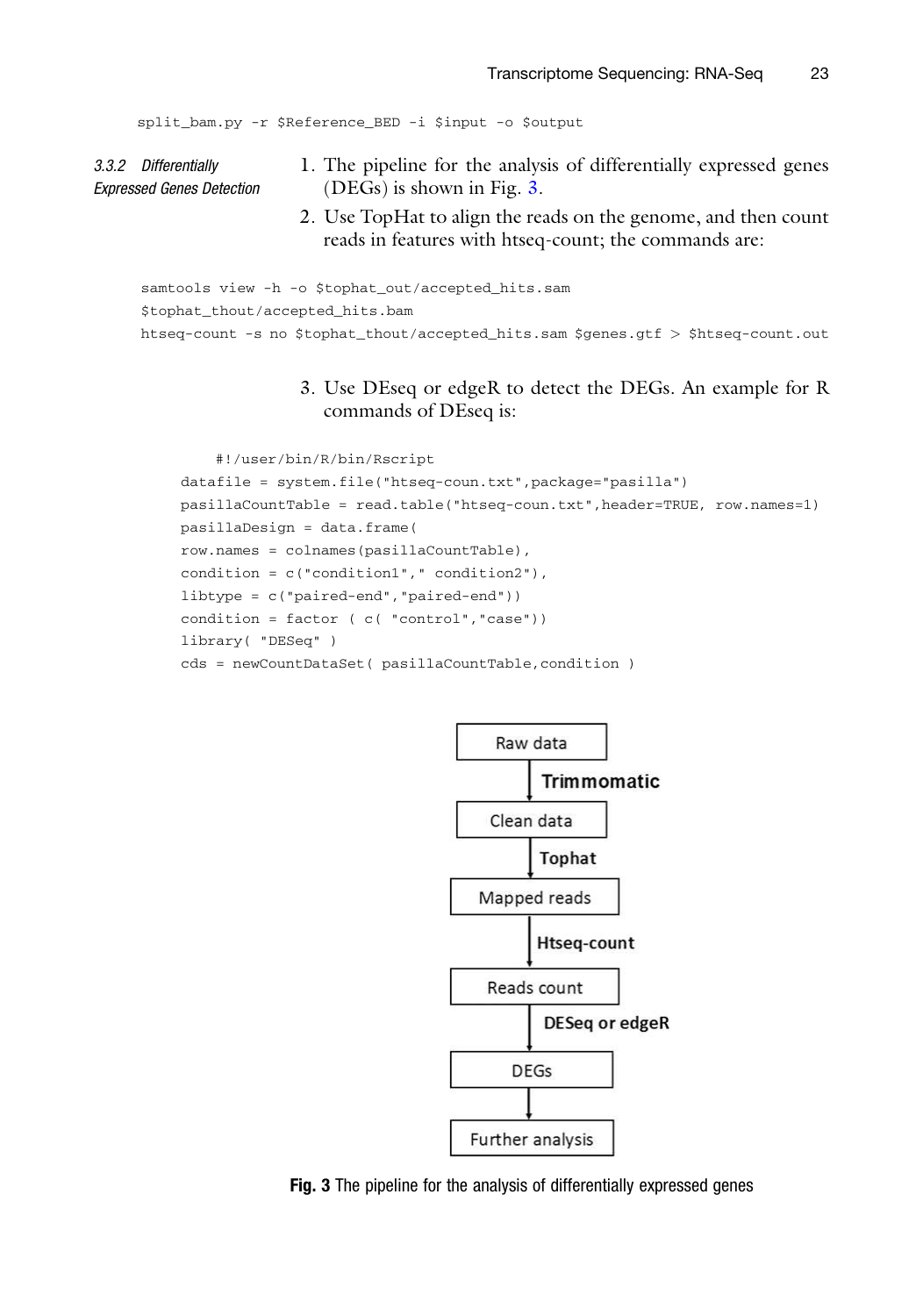```
cds = estimateSizeFactors( cds )
sizeFactors( cds )
head(counts( cds, normalized=TRUE )
cds = estimateDispersions( cds )
str( fitInfo(cds) )
plotDispEsts( cds )
res = nbinomTest( cds, "control", "case")
plotMA(res)
addmargins( table(res_sig = res$padj < .1, res_sig = res$padj < .1) )
write.csv (res, file=" diff_exp.csv")
```
4. Then we can use DAVID [[9\]](#page-12-6) to detect the functional enrichments and KEGG [\[10](#page-12-7)] to identify the significantly changed pathways for the differentially expressed genes.

3.3.3 Differential Exon-Skipping Event Detection A mixture-of-isoform (MISO) [\[11\]](#page-12-8) analysis adopted Bayesian inference algorithm to calculate the probability that a read came from a specific isoform. The software computes the percentage of transcripts that are spliced to include exons and is called the PSI  $(\Psi)$ :

Percentage splicing in  $(PSI) = \frac{\#}{\# \text{ of reads supporting inclusion}}$  + skipping

#### 1. Compute the insert length:

misopy/pe\_utils.py --compute-insert-len tophat\_out/accepted\_ hits.bam ensGene.min\_1000.const\_exons.gff --output-dir insert-dist

#### 2. Run MISO:

misopy/run\_events\_analysis.py --compute-genes-psi ref/hg19\_miso\_v2.0/ indexed\_SE\_events \$tophat\_thout/accepted\_ hits.bam --output-dir \$OUTDIR/\${SAMPLE}\_output --read-len 101 --paired-end 157 33

#### 3. Summarize MISO inferences:

```
misopy/run_miso.py --summarize-samples $OUTDIR/${SAMPLE}_output
$OUTDIR/${SAMPLE}_summaries/
```
#### 4. Make pairwise comparisons between samples (see Note 9):

misopy/run\_miso.py --compare-samples \$OUTDIR/\$control\_output \$OUTDIR/ \$case\_output \$OUTDIR/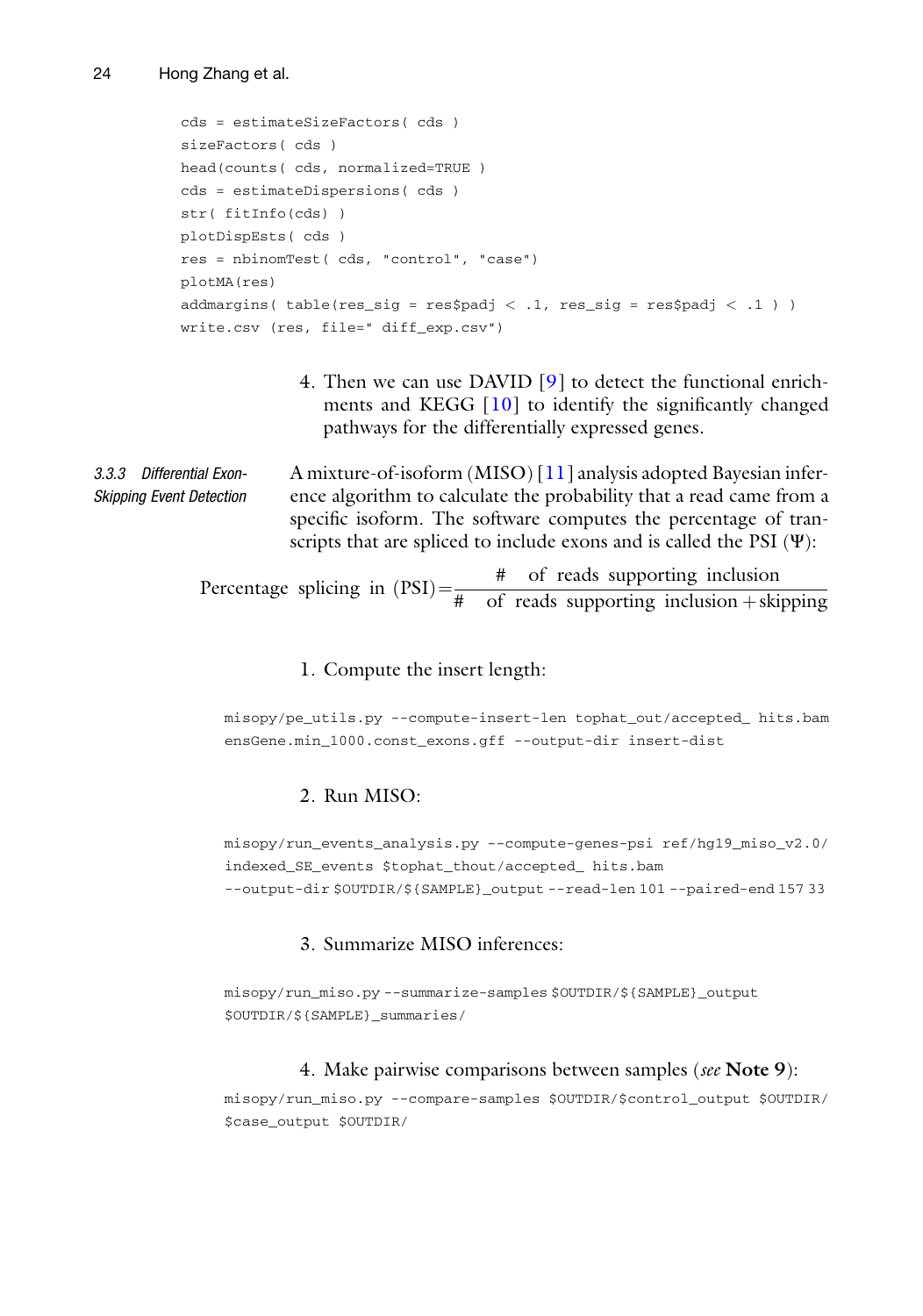<span id="page-10-0"></span>

chr10:79796952:79797062:+@chr10:79799962:79799983:+@chr10:79800373:79800473:+

Fig. 4 RNA-seq reads coverage of the gene RPS24 in P3 and P7. The RNA-seq reads were mapping to the UCSC reference genome (hg19) of RPS24. The PVTT tissue tracks were shown in blue, the HCC tissue in orange, and the ANT tissue in red. The counts of reads spanning the junction of exons were shown.  $\Psi = PSI$ (percentage splicing in)

5. Filter significant events (see Note 10):

```
misopy/filter_events.py --filter
$OUTDIR/$control_output_vs_$case_output/bayes-factors/$con-
trol_output_vs_$cas
e_output.miso_bf --num-inc 1 --num-exc 1 --num-sum-inc-exc
10 --delta-psi 0.2
--bayes-factor 1000 --output-dir $OUTDIR/${SAMPLE}_filtered/
```
6. Visualizing and plotting MISO output by sashimi\_plot, an example for  $RSP24$  gene [[4\]](#page-12-1) is shown in Fig. [4;](#page-10-0) the command is:

```
plott.py --plot-event
"chr10:79796952:79797062:+@chr10: 79799962:79799983:+@chr10:7
9800373:79800473:+" ref/hg19_miso_v2.0/indexed_SE_events/
sample_sashimi_plot_settings.txt --output-dir test-plot-
RSP24/
```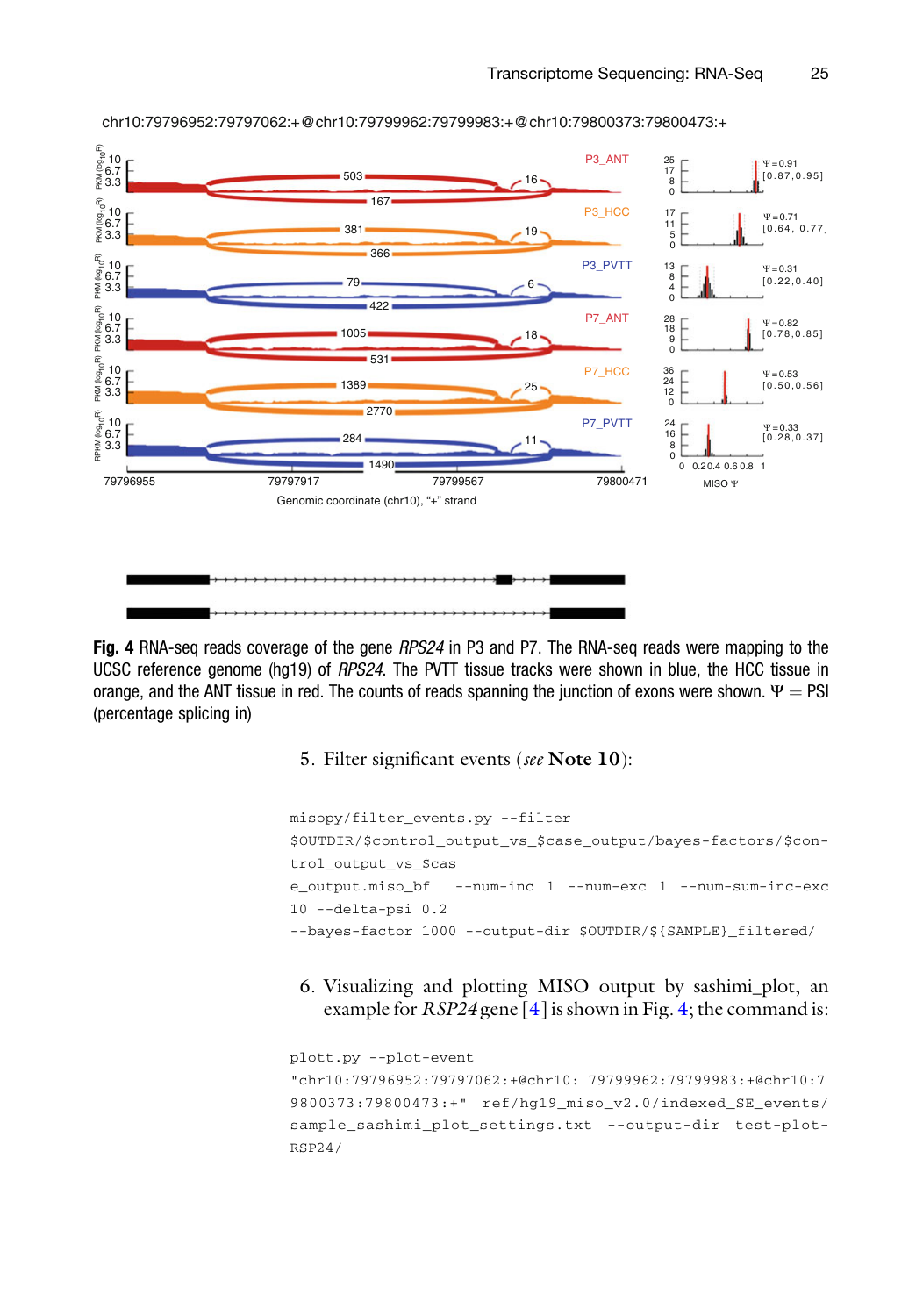#### 3.3.4 Detecting Gene Fusions

Use TopHat to map the clean reads to the downloaded reference transcript sequences. Then, the mapped BAM files are passed to TopHat-Fusion [\[12](#page-12-9)] to detect the candidate fusions.

1. Running TopHat

tophat -o \${OUTDIR}/tophat\_\${SAMPLE} -p \$p --fusion-search --keep-fastaorder --bowtie1 --no-coverage-search -r 0 --mate-std-dev 80

--max-intron-length 100000 --fusion-min-dist 100000 --fusion-anchor-length 13

--fusion-ignore-chromosomes chrM \$BowtieIndex/genome \$R1.fastq \$R2.fastq

#### 2. Run TopHat-fusion-post to filter out fusion candidates

tophat-fusion-post -p \$p -o \$OUTDIR/fusion\_post\_out --num-fusion-reads 1 --num-fusion-pairs 2 --num-fusion-both 5 \$BowtieIndex/genome

#### 4 Notes

- 1. The tissue should be stored immediately following sacrifice and extraction.
- 2. Be careful not to absorb liquids in the middle or lower part.
- 3. Illumina recommends that the total RNA integrity following isolation using Agilent 2100 with an RNA integrity number (RIN) value  $\geq 8$ .
- 4. Vortex RNA Purification Beads tube vigorously to resuspend the oligo-dT beads.
- 5. This step can make mRNA combine with the beads and remove most of the rRNA.
- 6. The first strand of cDNA can be synthesized in this step by using reverse transcriptase and random primers.
- 7. The mixed solution should be prepared when used and can not be kept for too long after prepared.
- 8. PE, paired-end mode; SE, single-end mode.
- 9. To detect differentially expressed events or isoforms.
- 10. The default Bayes factor value is 10, and  $|\Delta \text{PSI}| > 20\%$ .

#### <span id="page-11-0"></span>References

- 1. Villegas VE, Zaphiropoulos PG (2015) Neighboring gene regulation by antisense long non-coding RNAs. Int J Mol Sci 16 (2):3251–3266. [https://doi.org/10.3390/](https://doi.org/10.3390/ijms16023251) [ijms16023251](https://doi.org/10.3390/ijms16023251)
- 2. Conesa A, Madrigal P, Tarazona S, Gomez-Cabrero D, Cervera A, McPherson A, Szczesniak MW, Gaffney DJ, Elo LL, Zhang X, Mortazavi A (2016) A survey of best practices for RNA-seq data analysis. Genome Biol 17:13. [https://doi.](https://doi.org/10.1186/s13059-016-0881-8) [org/10.1186/s13059-016-0881-8](https://doi.org/10.1186/s13059-016-0881-8)